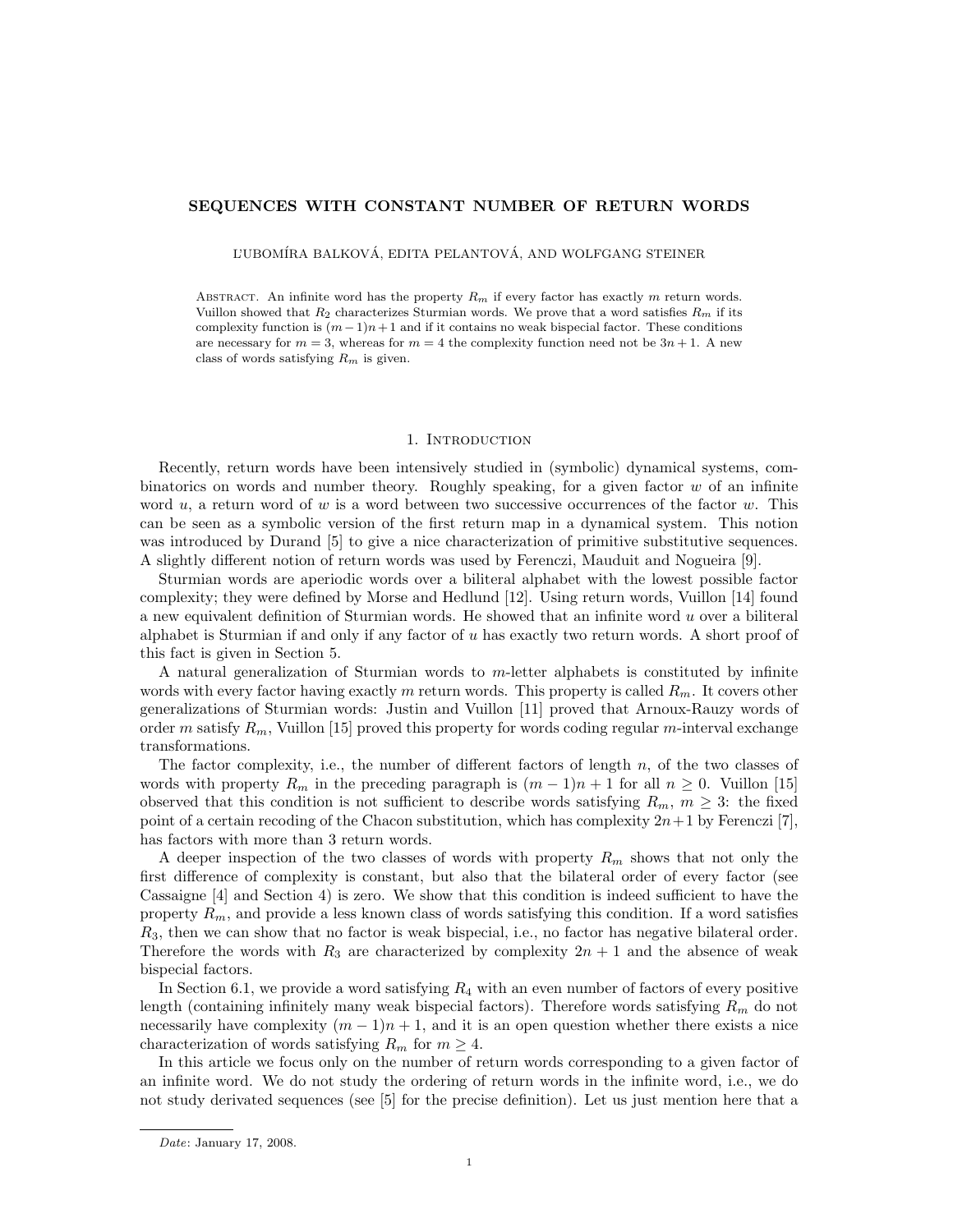derivated sequence of a word with property  $R_m$  is again a word satisfying  $R_m$ . A description of derivated sequences of Sturmian words can be found in [1].

## 2. Basic definitions

An *alphabet*  $\mathcal A$  is a finite set of symbols called *letters*. A (possibly empty) concatenation of letters is a *word*. The set  $A^*$  of all finite words provided with the operation of concatenation is a free monoid. The length of a word w is denoted by  $|w|$ . A finite word w is called a factor (or subword) of the (finite or right infinite) word  $u$  if there exist a finite word  $v$  and a word  $v'$  such that  $u = v w v'$ . The word w is a prefix of u if v is the empty word. Analogously, w is a suffix of u if v' is the empty word. We say that a prefix (suffix) w of u is proper if  $w \neq u$ . A concatenation of k words w will be denoted by  $w^k$ .

The language  $\mathcal{L}(u)$  is the set of all factors of the word u, and  $\mathcal{L}_n(u)$  is the set of all factors of u of length n. Let w be a factor of an infinite word u and let  $a, b \in A$ . If aw is a factor of u, then we call a a left extension of w. Analogously, we call b a right extension of w if  $wb \in \mathcal{L}(u)$ . We will denote by  $\mathcal{E}_{\ell}(w)$  the set of all left extensions of w, and by  $\mathcal{E}_{r}(w)$  the set of right extensions. A factor w is left special if  $\#\mathcal{E}_{\ell}(w) \geq 2$ , right special if  $\#\mathcal{E}_{r}(w) \geq 2$  and bispecial if w is both left special and right special.

Let w be a factor of an infinite word  $u = u_0u_1 \cdots$  (with  $u_j \in A$ ),  $|w| = \ell$ . An integer j is called an occurrence of w in u if  $u_j u_{j+1} \cdots u_{j+\ell-1} = w$ . Let j, k, j < k, be successive occurrences of w. Then  $u_ju_{j+1}\cdots u_{k-1}$  is a return word of w. The set of all return words of w is denoted by  $\mathcal{R}(w)$ ,

 $\mathcal{R}(w) = \{u_ju_{j+1} \ldots u_{k-1} | j,k \text{ being successive occurrences of } w \text{ in } u\}.$ 

If v is a return word of w, then the word vw is called *complete return word*.

An infinite word is *recurrent* if any of its factors occurs infinitely often or, equivalently, if any of its factors occurs at least twice. It is uniformly recurrent if, for any  $n \in \mathbb{N}$ , every sufficiently long factor contains all factors of length n. It is not difficult to see that a recurrent word on a finite alphabet is uniformly recurrent if and only if the set of return words of any factor is finite.

The variability of local configurations in  $u$  is expressed by the *factor complexity function* (or simply complexity)  $C(n) = \# \mathcal{L}_n(u)$ . It is well known that a word u is aperiodic if and only if  $C(n) \geq n+1$  for all  $n \in \mathbb{N}$  (see [12]). Infinite aperiodic words with the minimal complexity  $C(n) = n + 1$  for all  $n \in \mathbb{N}$  are called *Sturmian words*. These words have been studied extensively, and several equivalent definitions of Sturmian words can be found in Berstel [3].

### 3. Simple facts for return words

3.1. Restriction to bispecial factors. If a factor  $w$  is not right special, i.e., if it has a unique right extension  $b \in \mathcal{A}$ , then the sets of occurrences of w and wb coincide, and

$$
\mathcal{R}(w) = \mathcal{R}(wb).
$$

If a factor w has a unique left extension  $a \in \mathcal{A}$ , then  $j \geq 1$  is an occurrence of w in the infinite word u if and only if  $j-1$  is an occurrence of bw. This statement does not hold for  $j=0$ . Nevertheless, if u is a recurrent infinite word, then the set of return words of  $w$  stays the same no matter whether we include the return word corresponding to the prefix  $w$  of  $u$  or not. Consequently, we have

$$
\mathcal{R}(aw) = a\mathcal{R}(w)a^{-1} = \{ava^{-1} \mid v \in \mathcal{R}(w)\},
$$

where  $ava^{-1}$  means that the word v is prolonged to the left by the letter a and it is shortened from the right by erasing the letter a (which is always a suffix of v for  $v \in \mathcal{R}(w)$ ).

For an aperiodic uniformly recurrent infinite word  $u$ , each factor  $w$  can be extended to the left and to the right to a bispecial factor. To describe the cardinality and the structure of  $\mathcal{R}(w)$  for arbitrary  $w$ , it suffices therefore to consider bispecial factors  $w$ .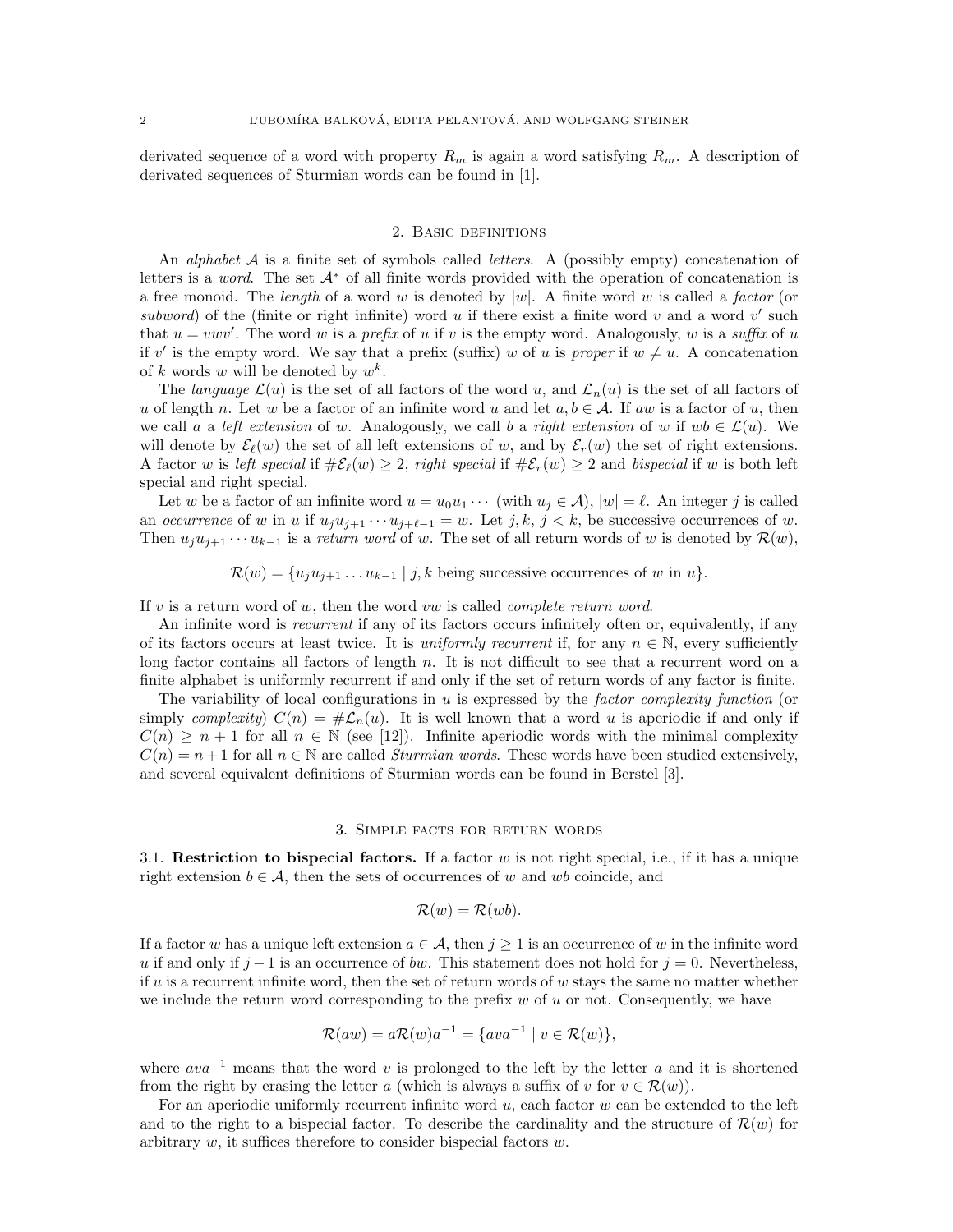3.2. Tree of return words. It is convenient to consider a tree constructed in the following way: Label the root with a factor w, and attach  $\#\mathcal{E}_r(w)$  children, with labels  $wb, b \in \mathcal{E}_r(w)$ . Repeat this recursively with every node labeled by v, except if w is a suffix of v. If u is uniformly recurrent, then this algorithm stops, and it is easy to see that the labels of the leaves of this tree are exactly the complete return words of  $w$ . Therefore we have

(1) 
$$
\#\mathcal{R}(w) = \#\{\text{leaves}\}=1+\sum_{\text{non-leaves }v}(\#\mathcal{E}_r(v)-1).
$$

In particular, if w is the unique right special factor of its length, then  $\#\mathcal{R}(w) = \#\mathcal{E}_r(w)$ .



Figure 1. The tree of return words of 01 in the Thue-Morse sequence and a more compact representation by a trie.

A similar construction can be done with left extensions, yielding similar formulae. Since we can restrict our attention to bispecial factors  $w$  by Section 3.1, we obtain the following proposition.

**Proposition 3.1.** Let u be a recurrent word and  $m \in \mathbb{N}$ . Suppose that for every  $n \in \mathbb{N}$  at least one of the following conditions is satisfied:

- There is a unique left special factor  $w \in \mathcal{L}_n(u)$ , and  $\#\mathcal{E}_{\ell}(w) = m$ .
- There is a unique right special factor  $w \in \mathcal{L}_n(u)$ , and  $\#\mathcal{E}_r(w) = m$ .

Then u satisfies property  $R_m$ , i.e., every factor has exactly m return words.

Recall that Arnoux-Rauzy words of order m are defined as uniformly recurrent infinite words which have for every  $n \in \mathbb{N}$  exactly one right special factor w of length n with  $\#\mathcal{E}_r(w) = m$ and exactly one left special factor w of length n with  $\#\mathcal{E}_{\ell}(w) = m$ . They are also called strict episturmian words. It is easy to see that Sturmian words are recurrent, and we obtain the following corollary to Proposition 3.1.

**Corollary 3.2.** Arnoux-Rauzy words of order m satisfy  $R_m$ , in particular Sturmian words satisfy  $R_2$ .

# 4. SUFFICIENT CONDITIONS FOR PROPERTY  $R_m$

This section is devoted to sufficient conditions for a word u having the property  $R_m$ , but we mention first two evident necessary conditions.

The alphabet  $A$  of u must have m letters since the occurrences of the empty word are all integers  $n \geq 0$ , and its return words are therefore all letters  $u_n$ . Furthermore, u must be uniformly recurrent since every factor has a return word and only finitely many of them.

An important role in our further considerations is played by weak bispecial factors.

**Definition 4.1.** A factor w of a recurrent word is weak bispecial if  $B(w) < 0$ , where

$$
B(w) = \#\{awb \in \mathcal{L}(u) \mid a, b \in \mathcal{A}\} - \#\mathcal{E}_{\ell}(w) - \#\mathcal{E}_{r}(w) + 1
$$

is the bilateral order of w.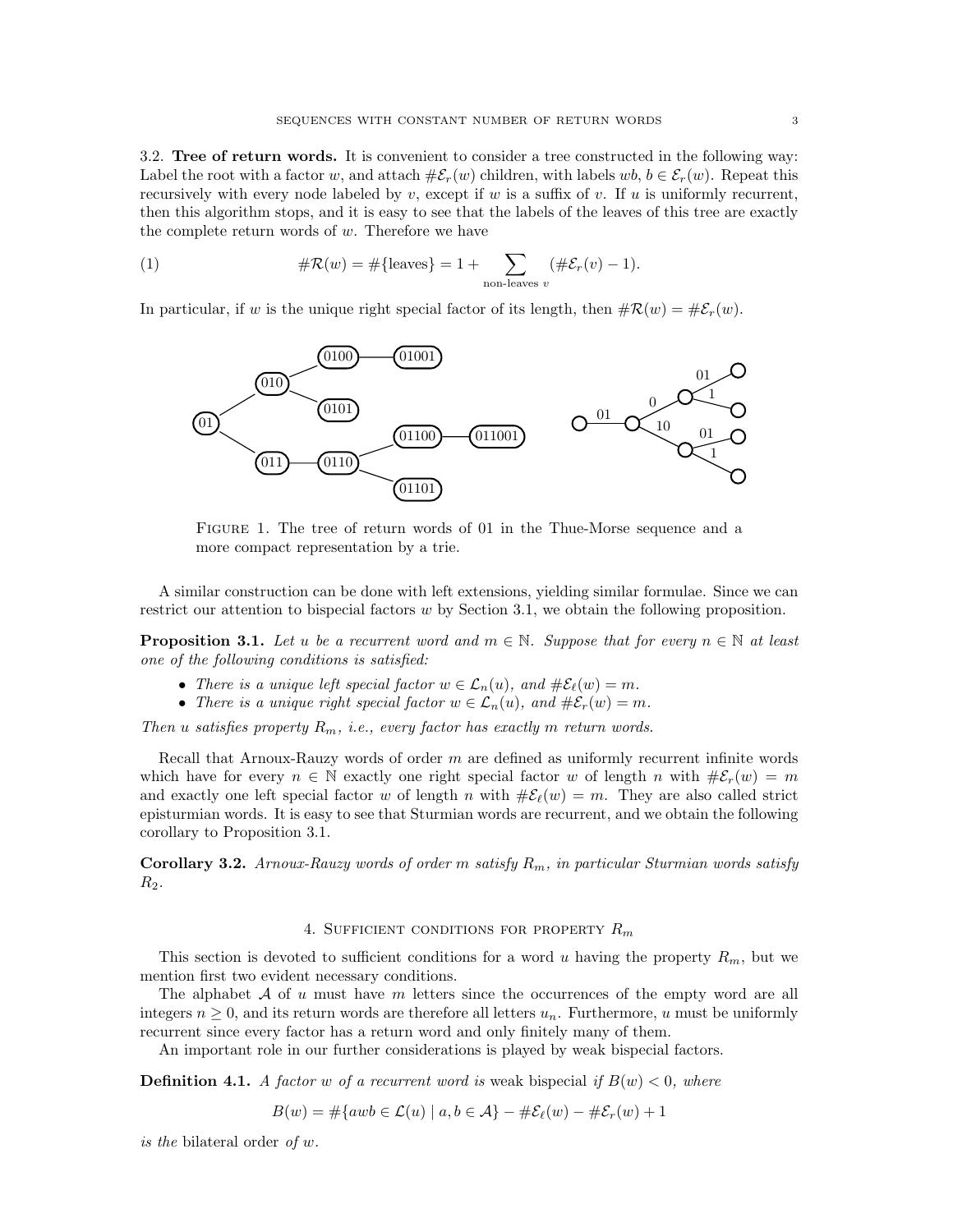Since  $\#\{awb \in \mathcal{L}(u) \mid a, b \in \mathcal{A}\} = \sum_{a \in \mathcal{E}_{\ell}(w)} \#\mathcal{E}_{r}(aw) = \sum_{b \in \mathcal{E}_{r}(w)} \#\mathcal{E}_{\ell}(wb)$ , the inequality  $B(w) < 0$  is equivalent to

$$
\sum_{a \in \mathcal{E}_{\ell}(w)} (\#\mathcal{E}_r(aw) - 1) < \#\mathcal{E}_r(w) - 1
$$

and to

$$
\sum_{b \in \mathcal{E}_r(w)} (\#\mathcal{E}_{\ell}(wb) - 1) < \#\mathcal{E}_{\ell}(w) - 1.
$$

The bilateral order was defined by Cassaigne [4] in order to calculate the second complexity difference. If we set  $\Delta C(n) = C(n+1) - C(n)$ , then we have

$$
\Delta C(n) = \sum_{w \in \mathcal{L}_n(u)} \left( \# \mathcal{E}_\ell(w) - 1 \right) = \sum_{w \in \mathcal{L}_n(u)} \left( \# \mathcal{E}_r(w) - 1 \right)
$$

and therefore

$$
\Delta C(n+1) - \Delta C(n) = \sum_{w \in \mathcal{L}_n(u)} \sum_{a \in \mathcal{E}_{\ell}(w)} (\#\mathcal{E}_r(aw) - 1) - \sum_{w \in \mathcal{L}_n(u)} (\#\mathcal{E}_r(w) - 1)
$$
  
= 
$$
\sum_{w \in \mathcal{L}_n(u)} (\#\{awb \in \mathcal{L}(u) \mid a, b \in \mathcal{A}\} - \#\mathcal{E}_{\ell}(w) - \#\mathcal{E}_r(w) + 1) = \sum_{w \in \mathcal{L}_n(u)} B(w).
$$

If  $B(w) = 0$  for all factors w, then the first complexity difference is constant. If no factor is weak bispecial, then  $\Delta C(n)$  is non-decreasing. Since  $\Delta C(0) = #\mathcal{A} - 1$  and  $#A = m$ , we obtain the following lemma.

**Lemma 4.2.** If u satisfies  $R_m$  and no factor is weak bispecial, then  $\Delta C(n) \geq m-1$  for all  $n \geq 0$ .

The number of return words can be bounded by the following lemmas.

**Lemma 4.3.** If u is a uniformly recurrent word with no weak bispecial factor, then

$$
\#\mathcal{R}(w) \ge 1 + \Delta C(|w|)
$$

for every factor  $w \in \mathcal{L}(u)$ .

*Proof.* Let  $w \in \mathcal{L}(u)$  and denote by  $v_1, v_2, \ldots, v_r$  the right special factors of length  $|w|$ . Since no factor is weak bispecial and u is uniformly recurrent, every  $v_j$  can be extended to the left without decreasing the total amount of "right branching" until  $w$  is reached. More precisely, we have (mutually different) right special factors  $v_j^{(1)}, v_j^{(2)}, \ldots, v_j^{(s_j)}$  with suffix  $v_j$ , prefix w and no other occurrence of w such that  $\#\mathcal{E}_r(v_j) - 1 \leq \sum_{i=1}^{s_j} (\#\mathcal{E}_r(v_j^{(i)}) - 1)$ . Since all  $v_j^{(i)}$  are nodes in the tree of return words and  $v_j^{(i)} \neq v_{j'}^{(i')}$  $j'$  if  $(j, i) \neq (j', i')$ , we can use (1) and obtain

$$
\#\mathcal{R}(w) \ge 1 + \sum_{j=1}^r \sum_{i=1}^{s_j} (\#\mathcal{E}_r(v_j^{(i)}) - 1) \ge 1 + \sum_{j=1}^r (\#\mathcal{E}_r(v_j) - 1) = 1 + \Delta C(|w|).
$$

**Lemma 4.4.** If u has no weak bispecial factor and  $\Delta C(n) < m$  for all  $n \geq 0$ , then

 $\#\mathcal{R}(w) \leq m$ 

for every factor  $w \in \mathcal{L}(u)$ .

*Proof.* Let  $v_1, v_2, \ldots, v_r$  denote the right special factors which are labels of non-leave nodes in the tree of return words of w, and  $n = \max_{1 \leq j \leq r} |v_j|$ . Since no bispecial factor is weak, every  $v_j$ can be extended to the left to factors of length  $n$  without decreasing the total amount of "right" branching". More precisely, we have (mutually different) right special factors  $v_j^{(1)}, v_j^{(2)}, \ldots, v_j^{(s_j)}$ of length *n* with suffix  $v_j$  such that  $\#\mathcal{E}_r(v_j) - 1 \leq \sum_{i=1}^{s_j} (\#\mathcal{E}_r(v_j^{(i)}) - 1)$ . Since w occurs in  $v_j$  only as prefix, no  $v_j$  can be a proper suffix of  $v_{j'}$ . Hence we have  $v_j^{(i)} \neq v_{j'}^{(i')}$  $j'$  if  $(j, i) \neq (j', i')$  and

$$
\#\mathcal{R}(w) = 1 + \sum_{j=1}^r \left( \#\mathcal{E}_r(v_j) - 1 \right) \le 1 + \sum_{j=1}^r \sum_{i=1}^{s_j} \left( \#\mathcal{E}_r(v_j^{(i)}) - 1 \right) \le 1 + \Delta C(n) \le m. \quad \Box
$$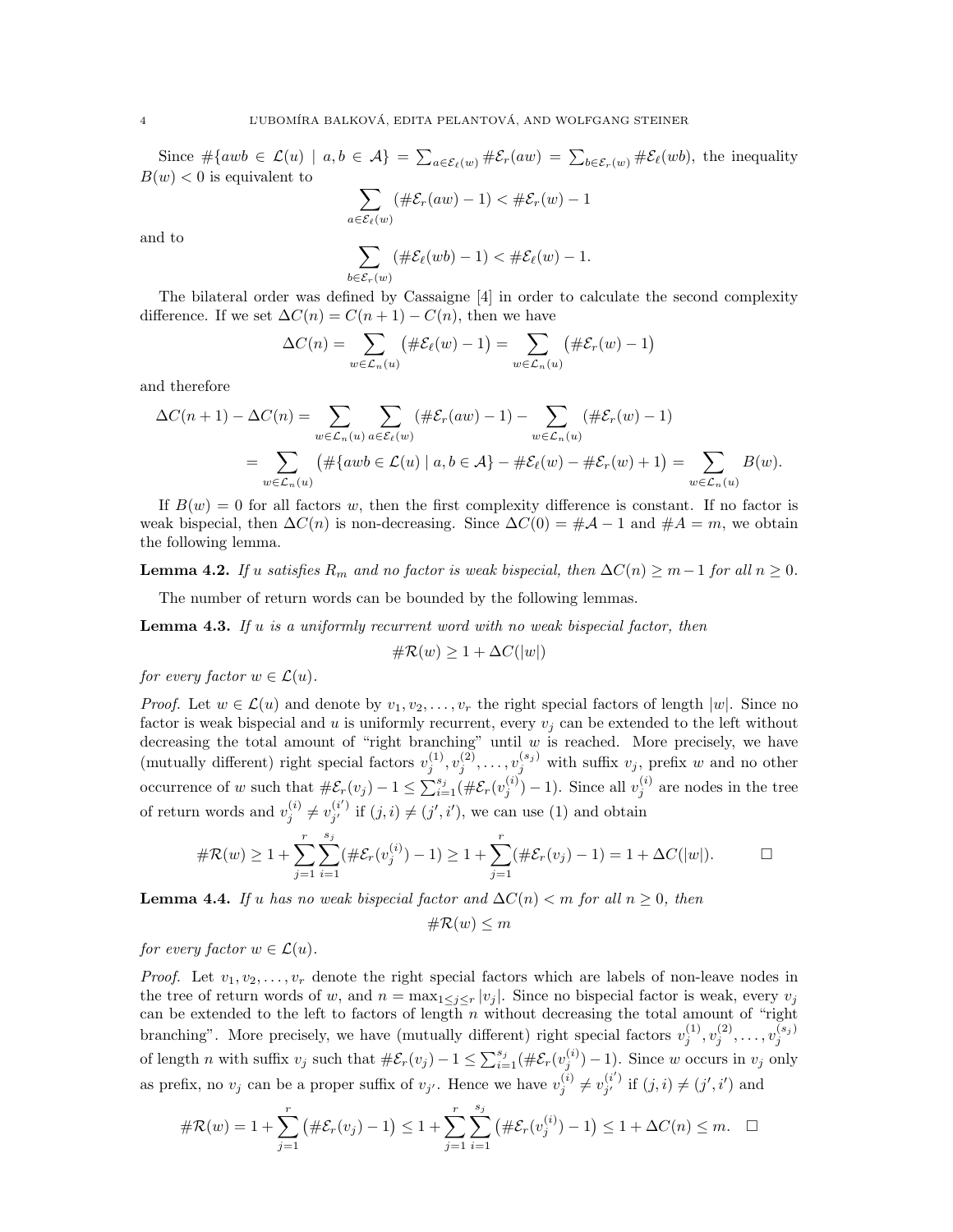For words with no weak bispecial factors, these three lemmas give a very simple characterization of the property  $R_m$ .

**Theorem 4.5.** If u is a uniformly recurrent word with no weak bispecial factor, then it satisfies  $R_m$  if and only if  $C(n) = (m-1)n + 1$  for all  $n \geq 0$ .

# 5. PROPERTIES  $R_2$  and  $R_3$

For  $m = 2$  and  $m = 3$ , we can completely characterize the words with property  $R_m$ .

**Definition 5.1.** Let v be a return word of  $w \in \mathcal{L}(u)$ . We say that the return word v starts with b if wb is a prefix of the complete return word vw and that it ends with a if aw is a suffix of vw.

A right special factor w is called *maximal right special* if w is not a proper suffix of any right special factor, i.e.,  $\sum_{a \in \mathcal{E}_{\ell}(w)} (\#\mathcal{E}_{r}(aw) - 1) = 0$ . Any maximal right special factor is therefore weak bispecial.

**Lemma 5.2.** If  $w \in \mathcal{L}(u)$  is a maximal right special factor such that for any  $b \in \mathcal{E}_r(w)$  there exists a unique  $v \in \mathcal{R}(w)$  starting with b, then u is eventually periodic.

*Proof.* Denote the return words of w by  $v_1, v_2, \ldots, v_r$ , where, w.l.o.g.,  $v_j$  starts with  $b_j$ , ends with  $a_j$  and  $b_{j+1}$  is the only letter in  $\mathcal{E}_r(a_jw)$  for  $1 \leq j < r$ . Then  $b_1$  is the only letter in  $\mathcal{E}_r(a_rw)$  and  $u = p(v_1v_2\cdots v_r)^\infty$  for some prefix p.

Corollary 5.3. If u satisfies  $R_2$ , then it has no maximal right special factor.

*Proof.* Assume that  $w$  is a maximal right special factor. Then the two return words of  $w$  have different starting letters, hence u is eventually periodic by Lemma 5.2 and  $\#\mathcal{R}(wa) = 1$ .

On a binary alphabet, the notions "weak bispecial" and "maximal right special" coincide. Therefore Corollaries 3.2, 5.3 and Lemma 4.3 provide a short proof of the following theorem.

**Theorem 5.4** (Vuillon [14]). An infinite word u satisfies  $R_2$  if and only if it is Sturmian.

For words with property  $R_3$ , we need the following lemma.

**Lemma 5.5.** Let w be a weak bispecial factor with a unique  $a \in \mathcal{E}_{\ell}(w)$  such that more than one return word of w starts with a letter in  $\mathcal{E}_r(aw)$ , then  $\#\mathcal{R}(aw) < \#\mathcal{R}(w)$ .

*Proof.* Any return word of aw has the form  $av_1v_2\cdots v_ra^{-1}$  for some  $r \geq 1$  and  $v_j \in \mathcal{R}(w)$ ,  $1 \leq j \leq r$ . If  $v_1$  ends with a, then  $r = 1$ . If  $v_1$  ends with  $a' \neq a$ , then the assumption of the lemma implies that there is a unique return word of w starting with a letter in  $\mathcal{E}_r(a'w)$  (and  $\#\mathcal{E}_r(a'w) = 1$ . Therefore  $v_2$  and inductively the sequence of words  $v_2, \ldots, v_r$  are completely determined by the choice of  $v_1$ . This implies that  $\#\mathcal{R}(aw)$  equals the number of return words of w starting with a letter in  $\#\mathcal{E}_r(aw)$ . Since w is weak bispecial, we have  $\#\mathcal{E}_r(aw) < \#\mathcal{E}_r(w)$  and thus  $\#\mathcal{R}(aw) < \#\mathcal{R}(w)$ .

Remark. There are two cases for Lemma 5.5: Either aw is right special or there is more than one return word of w starting with the unique right extension of aw.

**Corollary 5.6.** If u satisfies  $R_3$ , then it has no weak bispecial factor.

*Proof.* Assume that  $w$  is a weak bispecial factor. Since  $u$  is uniformly recurrent the problem is symmetric, and we may assume, w.l.o.g.,  $\#\mathcal{E}_{\ell}(w) \leq \#\mathcal{E}_{r}(w)$ .

If  $\# \mathcal{E}_r(w) = 3$ , then every return word of w starts with a different letter in  $\mathcal{E}_r(w)$ . Since at most for one  $a \in \mathcal{E}_{\ell}(w)$ , the factor aw is right special, we obtain a contradiction to  $R_3$  by Lemma 5.2 or 5.5.

If  $\#\mathcal{E}_r(w) = 2$ , then  $\mathcal{E}_r(aw) = \{b\}$  and  $\mathcal{E}_r(a'w) = \{b'\}$ . Since, w.l.o.g., two return words of w start with b and one starts with b', we obtain a contradiction to  $R_3$  by Lemma 5.5.

By combining Corollary 5.6 and Theorem 4.5, we obtain the following theorem.

**Theorem 5.7.** A uniformly recurrent word u satisfies  $R_3$  if and only if  $C(n) = 2n + 1$  for all  $n \geq 0$  and u has no weak bispecial factor.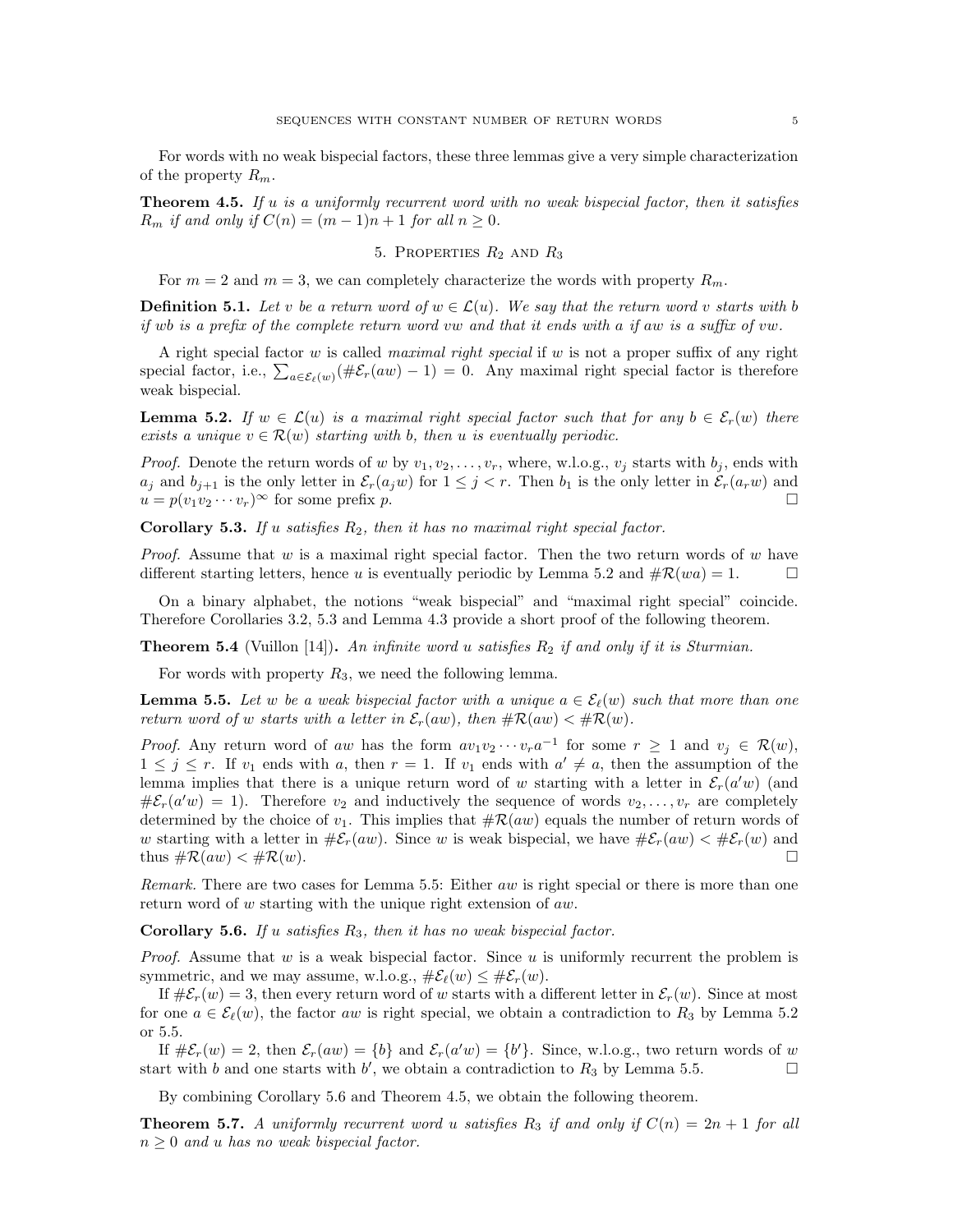Remarks.

- The theorem remains true if "weak bispecial" is replaced by "maximal right special": If  $\Delta C(n) = 2$  for all  $n > 0$ , then every factor w with  $\# \mathcal{E}_r(w) = 3$  is the unique right special factor of its length, and it cannot be weak bispecial. If  $\#E_r(w) = 2$ , then the two notions coincide.
- By symmetry, "weak bispecial" can be replaced by "maximal left special".
- The condition on weak bispecial factors cannot be omitted. Ferenczi [7] showed that the fixed point  $\sigma^{\infty}(1)$  of the substitution given by  $\sigma: 1 \mapsto 12, 2 \mapsto 312, 3 \mapsto 3312$ , a recoding of the Chacon substitution, has complexity  $2n + 1$  and it contains weak bispecial factors.

# 6. PROPERTY  $R_4$

6.1. A word with complexity  $\neq 3n + 1$ . The following proposition shows that  $C(n)$  need not be  $(m-1)n+1$  for all  $n\geq 0$  if u satisfies  $R_m$ .

**Proposition 6.1.** Define the substitution  $\sigma$  by

$$
\sigma: 1 \mapsto 13231
$$

$$
2 \mapsto 13231424131
$$

$$
3 \mapsto 42324131424
$$

$$
4 \mapsto 42324
$$

Then the fixed point  $\sigma^{\infty}(1)$  satisfies  $R_4$ .

*Proof.* By Section 3.1, it is sufficient to consider bispecial factors of  $u = \sigma^{\infty}(1)$ . The factors of length 2 are  $\mathcal{L}_2(u) = \{13, 14, 23, 24, 31, 32, 41, 42\}$ . For the bispecial factors 1, 2, 23, 2413, the return words are easily determined:

$$
\mathcal{R}(1) = \{13, 1323, 1424, 142324\}
$$
  
\n
$$
\mathcal{R}(2) = \{23, 2314, 2413, 241314\}
$$
  
\n
$$
\mathcal{R}(23) = \{2314, 2314241314, 232413, 232413142413\}
$$
  
\n
$$
\mathcal{R}(2413) = \{241314, 24131423, 24132314, 2413231423\}
$$

The language of u is closed under the morphism  $\varphi$  defined by  $\varphi: 1 \leftrightarrow 4, 2 \leftrightarrow 3$ , since  $\sigma \varphi(w)$  $\varphi \sigma(w)$  for all factors w. Therefore we have  $\mathcal{R}(\varphi(w)) = \varphi(\mathcal{R}(w))$ .

The only factors of the form  $a1b, a, b \in A$  are 314 and 413, hence 1 is a weak bispecial factor, and 1, 4 are the only bispecial factors with prefix or suffix 1 or 4. Similarly, 23 and 32 are weak bispecial factors and no other bispecial factor has prefix or suffix 23 or 32.

The return words of the weak bispecial factor 2413142 are factors of  $\sigma(v)$ , with a factor v of length  $|v| > 2$  having prefix 2 or 3, suffix 2 or 3 and no other occurrence of 2 and 3. Since the only possibilites for  $v$  are  $23, 2413, 32, 3142$ , we obtain

### $\mathcal{R}(2413142) = \{24131423, 241314232413231423, 24131424132314, 241314241323142324132314\}.$

All remaining bispecial factors w have prefix 24132 or 31423 and suffix 23142 or 32413, and therefore a decomposition  $w = t \sigma(v) t'$  with  $t \in \{24, 31\}$ ,  $t' \in \{1323142, 4232413\}$  and a unique bispecial factor v. If v is empty, then we have w.l.o.g.  $w = 241323142$  and

 $\mathcal{R}(w) = \{2413231423, 2413231423241314, 2413231424131423, 24132314241314232413242\}.$ 

If v is not empty, then the uniqueness of v implies that the set of complete return words of  $w$ is  $t \sigma(\mathcal{R}(v)v) t'$ . Since v is shorter than w, we obtain inductively that all bispecial factors have exactly 4 return words.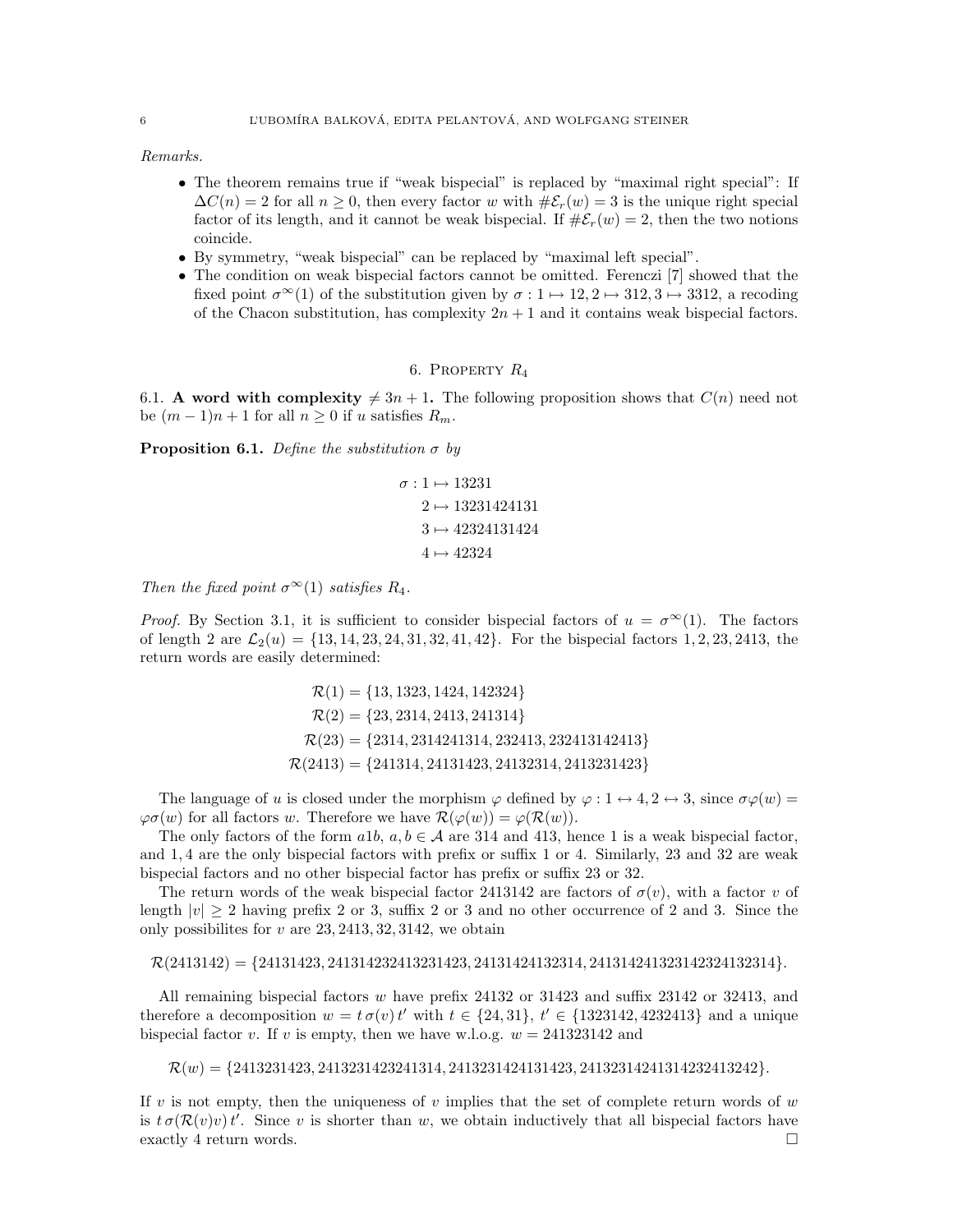6.2. Weak bispecial factors. The preceding example shows that weak bispecial factors cannot be excluded in words u satisfying  $R_4$ . Nevertheless, we can show that the existence of a weak bispecial factor imposes strong restrictions on the structure of the word  $u$ .

**Lemma 6.2.** Let w be a weak bispecial factor of a word u satisfying  $R_4$ . Then there exist factors  $w_1, w_2 \in \mathcal{A}w \cup w\mathcal{A}$  and  $v_1, v_2, v_3, v_4$  such that

(2) 
$$
\mathcal{R}(w_1) = \{v_1v_3, v_1v_4, v_2v_3, v_2v_4\} \text{ and } \mathcal{R}(w_2) = \{v_3v_1, v_3v_2, v_4v_1, v_4v_2\}.
$$

*Proof.* Let w be a weak bispecial factor. In the proof, we will use substantially the relation

(3) 
$$
\sum_{a \in \mathcal{E}_{\ell}(w)} (\#\mathcal{E}_r(aw) - 1) < \#\mathcal{E}_r(w) - 1
$$

and the consequence of Lemma 5.5 that there must be at least two letters  $a \in \mathcal{E}_{\ell}(w)$  such that at least two return words of w start with a letter in  $\mathcal{E}_r(aw)$ .

Note that the property  $R_m$  forces  $\#\mathcal{E}_r(w) \leq m$  and  $\#\mathcal{E}_\ell(w) \leq m$ . Since the problem is symmetric, assume w.l.o.g.  $4 \geq \#\mathcal{E}_r(w) \geq \#\mathcal{E}_\ell(w) \geq 2$ . We have three different situations:

- $\#\mathcal{E}_r(w) = 2$ : Let  $\mathcal{E}_\ell(w) = \{a_1, a_2\}$ . According to (3), we have  $\#\mathcal{E}_r(a_1w) = \#\mathcal{E}_r(a_2w) = 1$ . Let  $b_1$  be the unique letter in  $\mathcal{E}_r(a_1w)$  and  $b_2$  be the unique right extension of  $a_2w$ . By Lemma 5.5, there exist two return words of  $w$  starting with  $b_1$  and two return words of  $w$ starting with  $b_2$ . Set  $w_1 = wb_1$ ,  $w_2 = wb_2$ .
- $\#\mathcal{E}_r(w) = 3$ : There exists a unique letter  $b_1 \in \mathcal{E}_r(w)$  such that two return words of w start with  $b_1$ . As w is weak bispecial, the inequality (3) gives

$$
\sum_{a \in \mathcal{E}_{\ell}(w)} (\#\mathcal{E}_r(aw) - 1) \le 1.
$$

If all aw have a unique right extension, then the letter  $a_1 \in \mathcal{E}_{\ell}(wb_1)$  is the unique letter for which at least two return words start with a letter in  $\mathcal{E}_r(aw)$ , which is not possible by Lemma 5.5.

Therefore there exists a unique  $a_1 \in \mathcal{E}_{\ell}(w)$  with  $\#\mathcal{E}_{r}(a_1w) = 2$ , and  $\#\mathcal{E}_{r}(aw) = 1$  for all  $a \in \mathcal{E}_{\ell}(w) \setminus \{a_1\}$ . According to Lemma 5.5, there exists a letter  $a_2 \neq a_1$  such that at least two return words start with a letter in  $\mathcal{E}_{\ell}(a_2w)$ . This implies  $b_1 \in \mathcal{E}_r(a_2w)$  and thus  $b_1 \notin \mathcal{E}_r(a_1w)$ . Set  $w_1 = a_1w, w_2 = wb_1$ .

•  $\# \mathcal{E}_r(w) = 4$ : For every  $b \in \mathcal{E}_r(w)$ , there is a unique return word of w starting with b. By Lemma 5.5, we have  $a_1, a_2 \in \mathcal{E}_{\ell}(w)$  with  $\#\mathcal{E}_r(a_i w) \geq 2$ . The inequality (3) for this case implies that  $\#\mathcal{E}_r(a_i w) = 2$ . Set  $w_1 = a_1 w, w_2 = a_2 w$ .

Consider "complete return words of the set  $\{w_1, w_2\}$ ": words which have either  $w_1$  or  $w_2$  as prefix, either  $w_1$  or  $w_2$  as suffix, and no other occurrence of  $w_1$  and  $w_2$ . By the definitions of  $w_1$ and  $w_2$ , there are exactly two such words  $v_1w_{i_1}, v_2w_{i_2}$  with prefix  $w_1$  and two words  $v_3w_{i_3}, v_4w_{i_4}$ with prefix  $w_2$ .

If  $i_1 = i_2 = 2$  and  $i_3 = i_4 = 1$ , then  $R_4$  implies that (2) holds.

If  $i_1 = i_2 = 1$ , then  $w_1$  has only the two return words  $v_1, v_2$ . If  $i_2 = i_3 = i_4 = 1$ , then the return words of  $w_1$  are  $v_1v_3$ ,  $v_1v_4$ ,  $v_2$ . Similarly,  $i_3 = i_4 = 2$  and  $i_1 = i_2 = i_3 = 2$  are not possible.

The only remaining case is  $i_1 = i_4 = 1$ ,  $i_2 = i_3 = 2$ . Then the return words of  $w_1$  are  $v_1$  and  $v_2v_3^{r_i}v_4, i \in \{1,2,3\}, 0 \le r_1 < r_2 < r_3$ . The return words of  $w_2$  are  $v_3$  and  $v_4v_1^{s_i}v_2, i \in \{1,2,3\},$  $0 \leq s_1 < s_2 < s_3$ .

The return words of  $v_2w_2$  are therefore of the form  $v_2v_3^{r_i}v_4v_1^{s_j}$ . Let  $S_1$  be the set of these 4 pairs  $(r_i, s_j)$ . Similarly, let  $S_2$  be the set of the 4 pairs  $(s_i, r_j)$  such that  $v_4v_1^{s_i}v_2v_3^{r_j}$  is a return word of  $v_4w_1$ .

We show that there must be some  $i \in \{1,2,3\}$  such that  $(r_i, s_2) \in S_1$  and  $(r_i, s_3) \in S_1$ , by considering the return words of  $v_1^{s_2}w_1$  and of  $v_1^{s_2}v_2w_2$ . The return words of  $v_1^{s_2}v_2w_2$  are of the form  $v_1^{s_2}v_2tv_3^{r_i}v_4v_1^{s_j-s_2}$  with  $t \in (v_3^*v_4v_1^{s_1}v_2)^*, i \in \{1,2,3\}$  and  $j \in \{2,3\}$ . For these t and  $r_i, v_1^{s_2}v_2tv_3^{r_i}v_4$ is a return word of  $v_1^{s_2}w_1$ . If there was no  $r_i$  with  $(r_i, s_2) \in S_1$  and  $(r_i, s_3) \in S_1$ , then these words would provide 4 different return words of  $v_1^{s_2}w_1$ , wich contradicts  $R_4$  since  $v_1$  is another return word.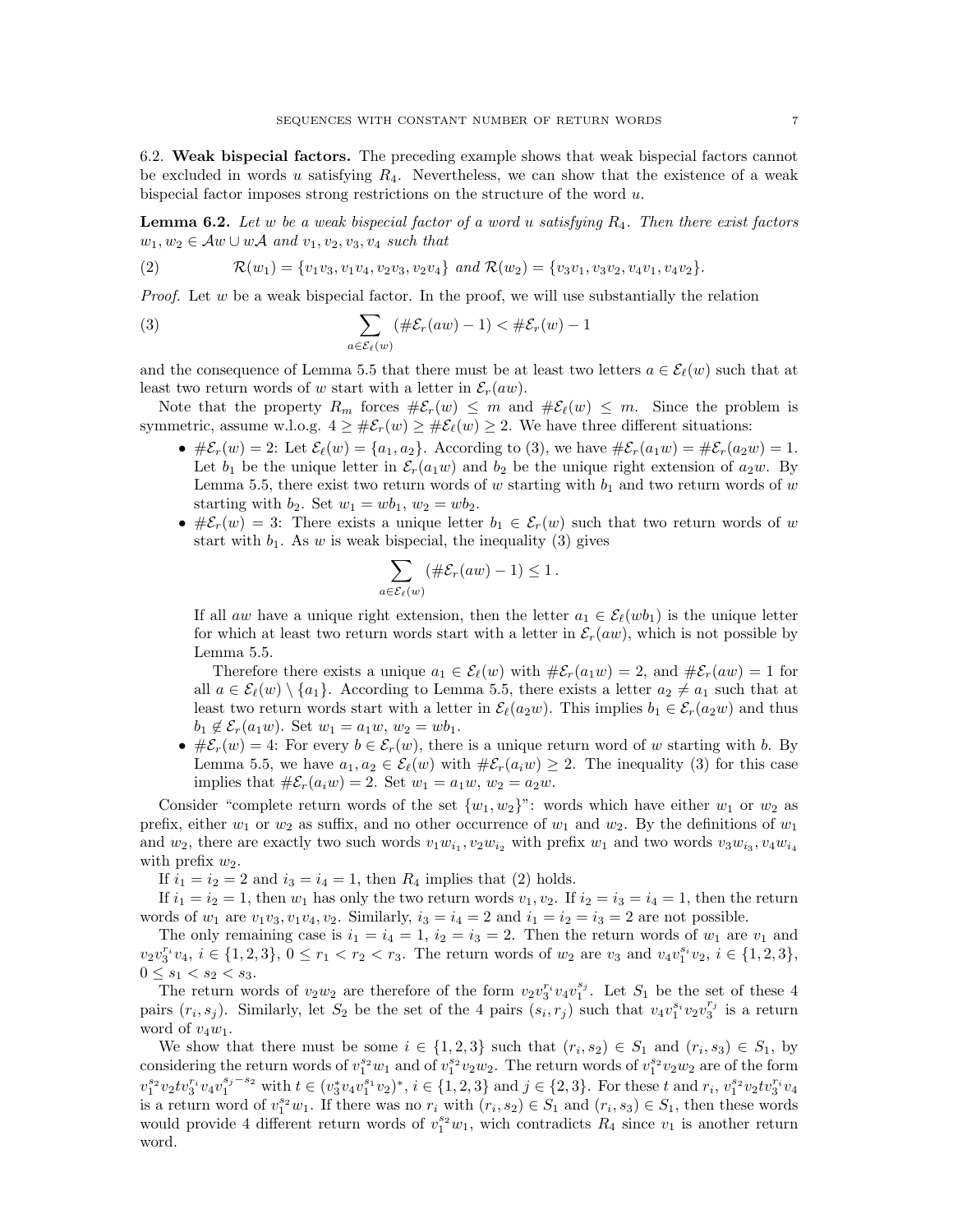Similarly, we must have some  $i \in \{1,2,3\}$  such that  $(s_i,r_2) \in S_2$  and  $(s_i,r_3) \in S_2$ . By considering the return words of  $v_1^{s_2}w_1$  and  $v_4v_1^{s_2}w_1$ , we obtain as well the existence of some  $i \in \{1, 2, 3\}$  such that  $(r_2, s_i) \in S_1$  and  $(r_3, s_i) \in S_1$ . Finally, we must also have some  $i \in \{1, 2, 3\}$ such that  $(s_2, r_i) \in S_2$  and  $(s_3, r_i) \in S_2$ .

Putting everything together, we have two possibilities for  $S_1$ . Either it contains  $(r_1, s_1)$  and no other  $(r_i, s_j)$  with  $i = 1$  or  $j = 1$ , or  $S_1 = \{(r_1, s_2), (r_1, s_3), (r_2, s_1), (r_3, s_1)\}\.$  Analogously,  $S_2$  contains  $(s_1, r_1)$  and no other  $(s_i, r_j)$  with  $i = 1$  or  $j = 1$ , or  $S_2 = \{(s_1, r_2), (s_1, r_3), (s_2, r_1), (s_3, r_1)\}.$ 

If  $(r_1,s_1) \in S_1$  and  $(s_1,r_1) \in S_2$ , then  $v_2v_3^{r_1}v_4w_1$  has only one return word,  $v_2v_3^{r_1}v_4v_1^{s_1}$ . If  $(r_1, s_1) \notin S_1$  and  $(s_1, r_1) \notin S_2$ , then  $v_2v_3^{r_1}v_4w_1$  has only two return words,  $v_2v_3^{r_1}v_4v_1^{s_2}$  and  $v_2v_3^{r_1}v_4v_1^{s_3}$ . If  $(r_1, s_1) \in S_1$  and  $(s_1, r_1) \notin S_2$ , then the return words of  $v_2v_3^{r_1}v_4w_1$  are of the form  $v_2v_3^{r_1}v_4v_1^{s_1}v_2v_3^{r_i}v_4v_1^{s_3}$  with  $(r_i, s_j) \in S_1 \setminus \{(r_1, s_1)\}\$ , thus there are only three words. Similarly,  $v_4v_1^{s_1}v_2w_2$  has only three return words if  $(r_1, s_1) \notin S_1$  and  $(s_1, r_1) \in S_2$ .

This shows that  $i_1 = i_4 = 1$ ,  $i_2 = i_3 = 2$  is impossible, and the lemma is proved.

## 7. WORDS ASSOCIATED WITH  $\beta$ -INTEGERS

In this section, we describe a new class of infinite words with the property  $R_m$ . The language of these words is not necessarily closed under reversal.

Consider the fixed point  $u = \sigma^{\infty}(0)$  of a primitive substitution of the form

$$
\begin{array}{rcl}\n\sigma: & 0 & \mapsto & 0^{t_1}1 \\
1 & \mapsto & 0^{t_2}2 \\
\vdots \\
m-2 & \mapsto & 0^{t_{m-1}}(m-1) \\
m-1 & \mapsto & 0^{t_m}\n\end{array}
$$

for some integers  $m \geq 2$ ,  $t_1, t_m \geq 1$  and  $t_2, \ldots, t_{m-1} \geq 0$ . The incidence matrix of  $\sigma$  is a companion matrix of the polynomial  $x^m - t_1x^{m-1} - \cdots - t_m$ . Let  $\beta > 1$  be the dominant root of this polynomial (the Perron-Frobenius eigenvalue of the matrix). If

$$
t_j \cdots t_m \prec t_1 \cdots t_m \quad \text{for all } j \in \{2, \ldots, m\},
$$

where  $\preceq$  denotes the lexicographic ordering, then  $\beta$  is a simple Parry number (or simple  $\beta$ -number) and  $\sigma$  is a  $\beta$ -substitution, see e.g. Fabre [6]. It is easy to see that u codes in this case the sequence of distances between consecutive nonnegative β-integers

$$
\mathbb{Z}_{\beta}^{+} = \Big\{ \sum_{j=0}^{J} x_j \beta^j \mid J \ge 0, x_j \in \mathbb{Z}, x_j \ge 0, x_j \cdots x_0 \prec t_1 \cdots t_m \text{ for all } j, 0 \le j \le J \Big\},\
$$

and a letter k corresponds to the distance  $t_{k+1}/\beta + \cdots + t_m/\beta^{m-k}$ . (0 corresponds to distance 1.) Remark. The most prominent example of a  $\beta$ -substitution is the Fibonacci substitution (m = 2,  $t_1 = t_2 = 1$ , where  $\beta$  is the golden mean.

It is not difficult to show that all prefixes of  $u$  are left special factors, with all  $m$  letters being left extensions (see e.g. Frougny, Masáková and Pelantová [10]). For every factor w, the tree of return words constructed by the left extensions (see Section 3.2) contains therefore a node with m children, the shortest prefix of u having w as suffix. The word u is uniformly recurrent since all fixed points of primitive substitutions have this property (Queffélec [13]). Therefore every factor w has at least m return words. If there exists a left special factor which is not a prefix of  $u$ , then this factor has more than m return words. By Proposition 3.1, we obtain the following proposition.

**Proposition 7.1.** If  $u = \sigma^{\infty}(0)$  for some substitution  $\sigma$  of the form (4), then it satisfies  $R_m$  if and only if  $C(n) = (m-1)n + 1$  for all  $n \ge 0$ .

Bernat, Masáková and Pelantová [2] characterized the fixed points of  $\beta$ -substitutions satisfying  $\Delta C(n) = m-1$  for all  $n \geq 0$ . The techniques of their proof can also be used to construct non-prefix left special factors if  $\sigma$  is a substitution of the form (4) which is not a  $\beta$ -substitution, and their conditions can be reformulated as in the following corollary.